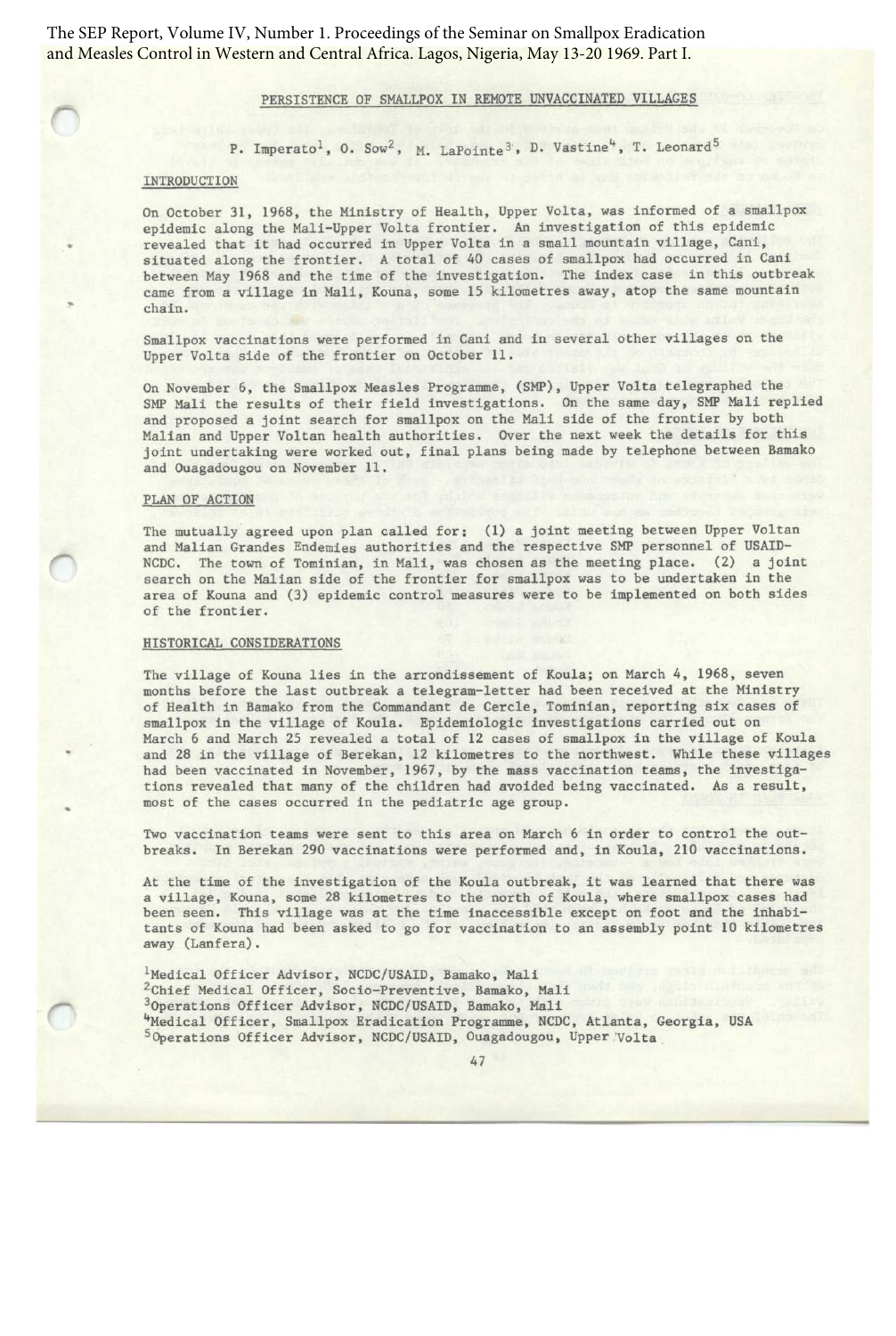#### FRONTIER CO-ORDINATION MEETING AT TOMINIAN

On November 13 the Malian team arrived in the town of Tominian. The Upper Volta team arrived late the same night . Discussions were held that night about the current status of smallpox on both sides of the frontier. It was mutually agreed to travel to Kouna on the following day in order to search for possible smallpox.

**0**

## TRIP TO KOUNA

The following morning a meeting was held with the Commandant of the Cercle of Tominian in order to familiarize him with the purpose of the joint search and control mission. It was decided to approach Kouna from the Upper Volta side of the frontier. Both teams crossed over into Upper Volta early that day and spent most of the day searching for an approach to Kouna. The presence of a village with the same name on the Upper Volta side added to the confusion. Conflicting advice was obtained in most villages about how one could get to Kouna. Finally it was learned that Kouna lay 10 kilometres by footpath on the other side of a chain of rocky mountains. That afternoon the village of Cani was visited and one additional case of smallpox was uncovered. The following morning the investigation team comprised of 36 people set off single file across the mountains on foot.

## THE VILLAGE OF KOUNA

The village of Kouna is divided into eight separate units, each separated from the other by a distance of about one-half kilometre. Each of these units of "quartiers" were once separate and autonomous villages which, for the purpose of administration, were grouped together as one unit. The population of these quartiers is as follows:

|             | Kouna Marka  | 364   |
|-------------|--------------|-------|
|             | Kouna Gadala | 205   |
|             | Kouna Habe   | 288   |
| Kouna Diabo |              | 168   |
| Kouna Sambo |              | 50    |
|             | Kouna Tomon  | 106   |
|             | Kouna Alabo  | 73    |
| Kouna Ono   |              | 109   |
| TOTAL       |              | 1,363 |

There are two ethnic groups living in Kouna, the Dogon (Habe) and the Marka (Dafing). The former live in the quartiers on the mountain tops, the latter in the valley.

Although Kouna is regarded administratively as a single integrated village, in point of fact, each quartier has a traditional authority system.

#### WORK PLAN IN KOUNA

It was agreed that the main aim of this operation was the vaccination of as many people as possible . Because of a lack of porters, only the most essential supplies were trekked into Kouna - vaccine, jet guns, water, medical supplies, etc. The distance and difficulty of the trek required much more time than the actual operation. Because of these factors, the entire operation had to be accomplished in one day. The chief of Kouna Marka had been told the previous day that the teams would be coming. This quartier is in reality the nucleus of the village complex and the most populated.

The expedition first arrived in Kouna Habe, a semi-abandoned settlement on the top of the mountain ridge, and then made the difficult descent, 1,200 feet, into the valley. Vaccinations were given with the jet injector to all the inhabitants present. The chief was asked to bring everyone out, even those with smallpox. The results of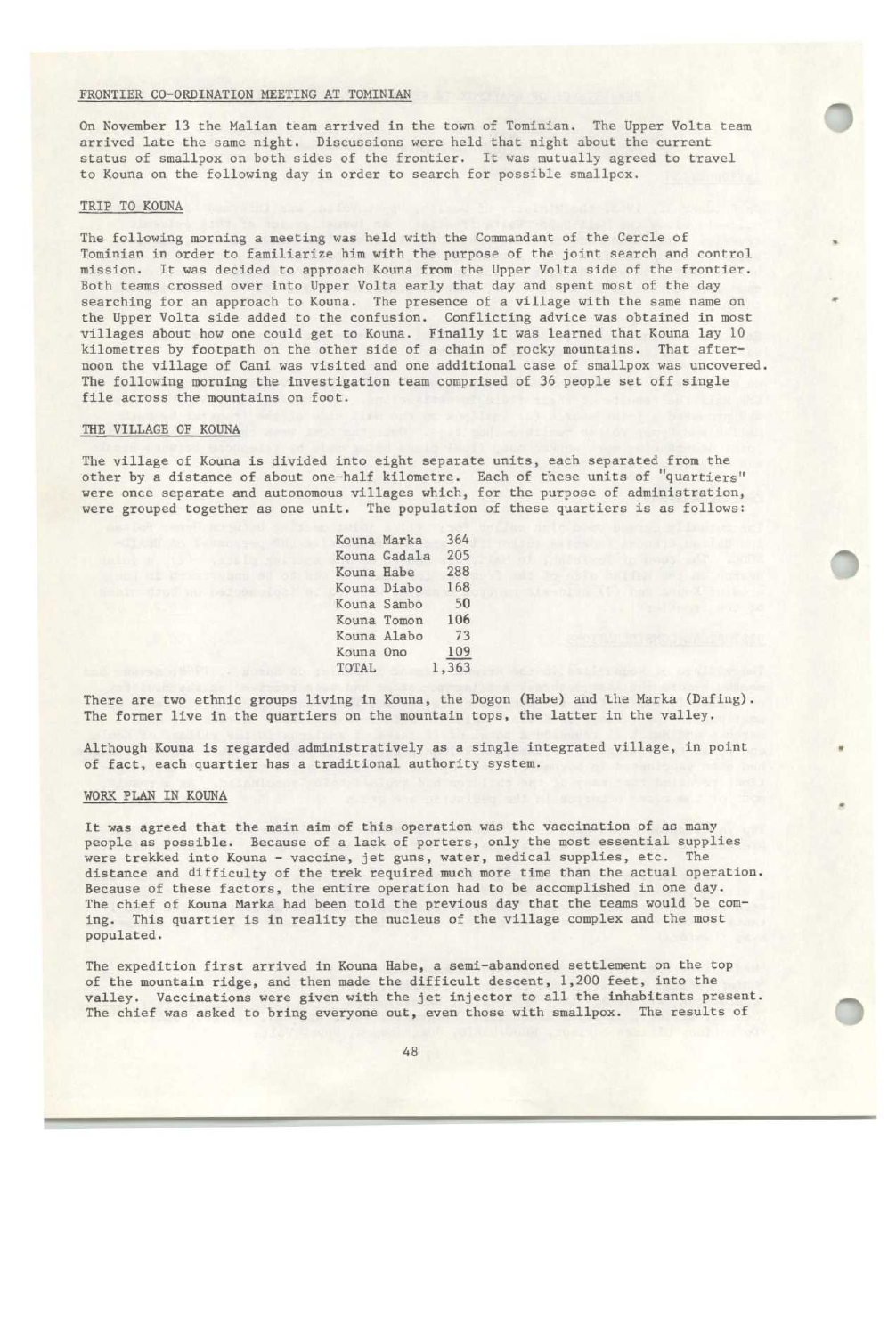the vaccinations were tabulated, as well as the number of people with smallpox scars or smallpox and vaccination scars . This operation was carried out in Kouna Marka. There was a market that day, held on the mountain top beside Kouna Habe. Fortunately, this market began at noon, at which time the expedition re-ascended the mountain in order to vaccinate it. Five-hundred and seventeen were vaccinated in the village and 24 in the market.

# THE EPIDEMIC

Sixty-five persons who had had smallpox were observed in Kouna, three of whom were in the desquamation phase, the others being healed (Table 1) . No attempt was made to determine the date of onset of each case. The epidemic was said to have begun with a ten year old girl who entered Kouna some time in late 1967 with smallpox. This child had previously traveled through adjacent parts of Mali and Upper Volta. The last case occurred in October 1968. The disease spread to all other quartiers, being still present at the time of the investigation in Kouna Gadala.

TABLE 1: CASES OF SMALLPOX IN KOUNA VILLAGE BY AGE AND SEX

|              | Cases of Smallpox<br>Number |                |                   |                | Attack | Percentage<br>Distribution<br>By Age | Percentage Dis-<br>tribution by<br>Age (Other |  |
|--------------|-----------------------------|----------------|-------------------|----------------|--------|--------------------------------------|-----------------------------------------------|--|
| Age          | Examined                    |                | Male Female Total |                | Rate % | (this outbreak)                      | Mali outbreaks)                               |  |
| $0 - 5$ mo.  | 18                          | $\overline{2}$ | $\circ$           | $\overline{2}$ | 11.0   | 3.1                                  | 2.6                                           |  |
| 6 mo.-7 yrs. | 75                          | 4              | $\Omega$          | 4              | 5.0    | 6.2                                  | 34.6                                          |  |
| $5 - 14$     | 199                         | 19             | 11                | 30             | 15.0   | 46.1                                 | 55.0                                          |  |
| $15 - 44$    | 183                         | 13             | 14                | 27             | 15.0   | 41.5                                 | 7.1                                           |  |
| $45+$        | 42                          |                | $\mathbf{1}$      | $\overline{2}$ | 5.0    | 3.1                                  | 0.7                                           |  |
| TOTAL        | 517                         | 39             | 26                | 65             | 12.5   | 100.0                                | 100.0                                         |  |

Overall, 83.7 % of the villagers lacked vaccination scars (Table 2). Of those who had scars, the majority were from scarification vaccinations performed years ago.

|                |           | MALE      |                                    | <b>FEMALE</b> |           |                                    |
|----------------|-----------|-----------|------------------------------------|---------------|-----------|------------------------------------|
| Age            | Total     | Number    | Vaccination Scar Absent<br>Percent | Total         | Number    | Vaccination Scar Absent<br>Percent |
| $0 - 5$ mo.    | 29        | 29        | 100.0                              | 37            | 36        | 97.3                               |
| 6 mo.-7 yrs.   | 61        | 59        | 96.7                               | 64            | 60        | 93.8                               |
| $5 - 14$       | 85        | 61        | 71.8                               | 46            | 35        | 76.1                               |
| $15 - 44$      | 82        | 61        | 74.4                               | 65            | 52        | 80.0                               |
| $45+$<br>TOTAL | 40<br>297 | 32<br>242 | 88.0<br>81.5                       | 28<br>240     | 25<br>208 | 89.2<br>86.7                       |

## TABLE 2: VACCINATION STATUS OF 537 INHABITANTS OF KOUNA VILLAGE

The villagers confirmed that the vaccination team had not entered Kouna in 1967. Rather, word had been sent for the villagers to assemble at Lanfera, a village 10 km away.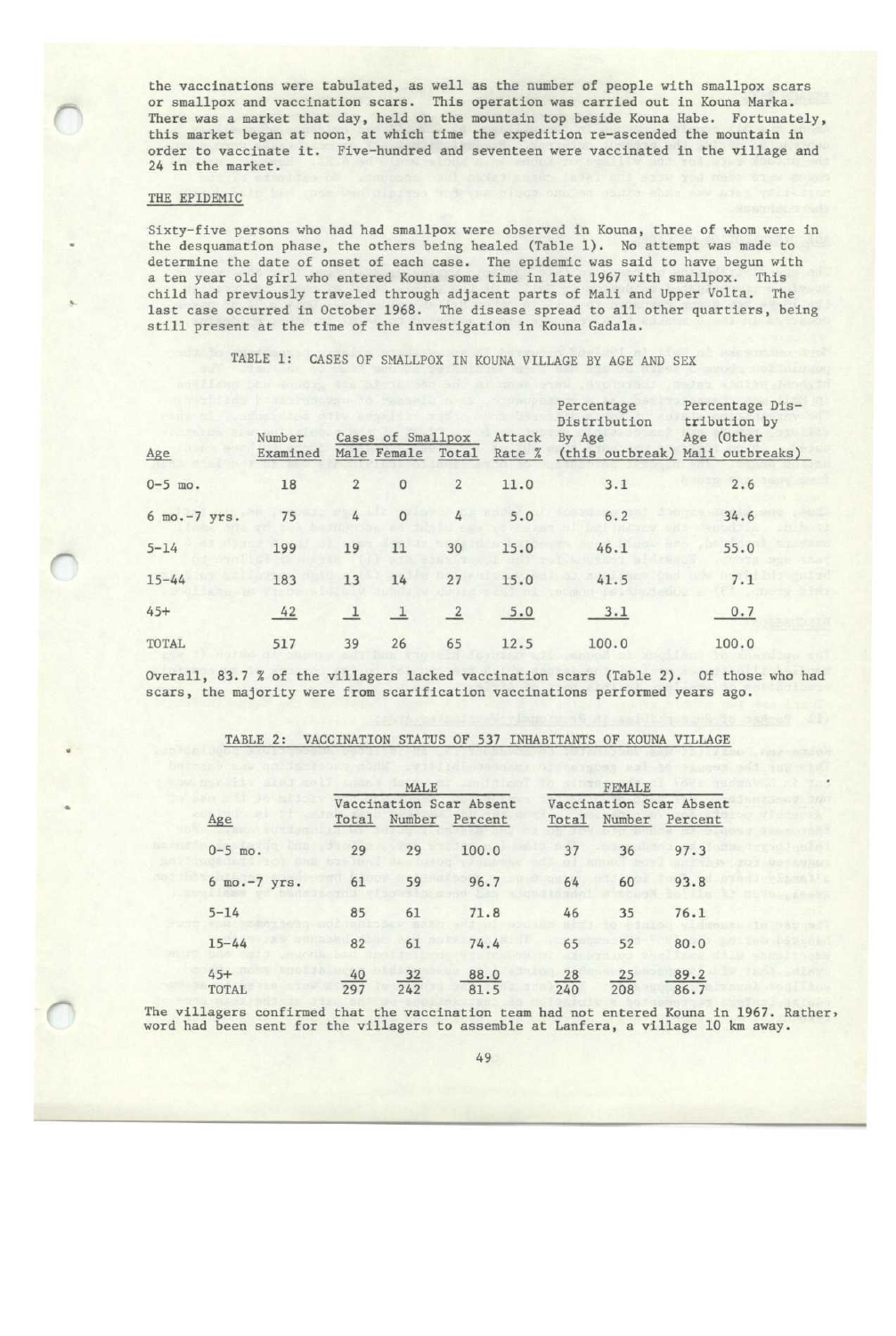# ATTACK RATE

Among the 517 people screened in the village, 65 (12 .6%) had evidence of smallpox contracted during the present outbreak. Presuming that all or most cases were seen, the attack rate for the village of Kouna as a whole would be 4.8%. However, not all cases were seen nor were the fatal cases taken into account. No estimate of the mortality rate was made since no one could say for certain how many had died during the outbreak.

# AGE DISTRIBUTION OF CASES

The age distribution of cases in this epidemic varies greatly from that observed in previous investigated epidemics in Mali . Of the total, 41 .5% of cases occurred in the 15-44 age group compared to 7.1% in other Malian epidemics. Only 6.2% of cases occurred in the 6 months to 4 year age group compared to 34 .6% in other epidemics.

Most outbreaks in Mali in 1967-68 occurred in areas where a large percentage of the population above 5 years of age had been vaccinated at one time or another. The highest attack rates, therefore, were seen in the pediatric age groups and smallpox in Mali was characterized, as a consequence, as a disease of unvaccinated children. The vaccination status of Kouna differed from other villages with outbreaks. In this village, remote and inaccessible except by foot, 83 .7% of the population was unvaccinated. In no instance was more than 30% of any given age group found to have vaccination scars. The highest percentage of unvaccinated individuals was in the less than five year age group.

Thus, one might expect the outbreak in Kouna to involve all age groups, as, in fact, it did. Although the variation in rates by age might be accounted for by the small numbers involved, one would have expected a higher attack rate in the 6 month to 4 year age group. Possible reasons for the lower rate are (1) parental failure to bring children who had smallpox to the vaccination site; (2) a high mortality rate in this group, (3) a substantial number in this group without visible scars of smallpox.

## DISCUSSION

The outbreak of smallpox in Kouna, its natural history and the manner in which it was handled illustrates most of the issues which are crucial to the chances of successful eradication of smallpox in this part of Africa.

## (1) Pocket of Susceptibles in Previously Vaccinated Area:

Kouna was, until it was vaccinated on November 15, an isolated susceptible population. This was the result of its geographic inaccessibility. When vaccination was carried out in November 1967 in the cercle of Tominian, in which Kouna lies this village was not vaccinated. For want of a better expression, Kouna was the victim of the use of "Assembly points for Vaccination". From the vaccination scar data, it is obvious that most people in Kouna did not go to the assembly point 10 kilometres away. For this they cannot be condemned. The time (an entire day), effort, and physical stamina required for walking from Kouna to the assembly point at Lanfera and for transporting a family there by foot for the purpose of a vaccination would have been considered too great, even if all of Kouna's inhabitants had been directly threatened by smallpox.

The use of assembly points of this nature in the mass vaccination programme was prohibited during the 1967-68 campaign. This decision was made because extensive experience with smallpox outbreaks in sedentary populations had shown, time and time again, that widely spaced assembly points left susceptible populations among whom smallpox invariably appeared. The fact that the people of Kouna were asked to assemble at Lanfera represented a violation of instructions on the part of the team concerned .